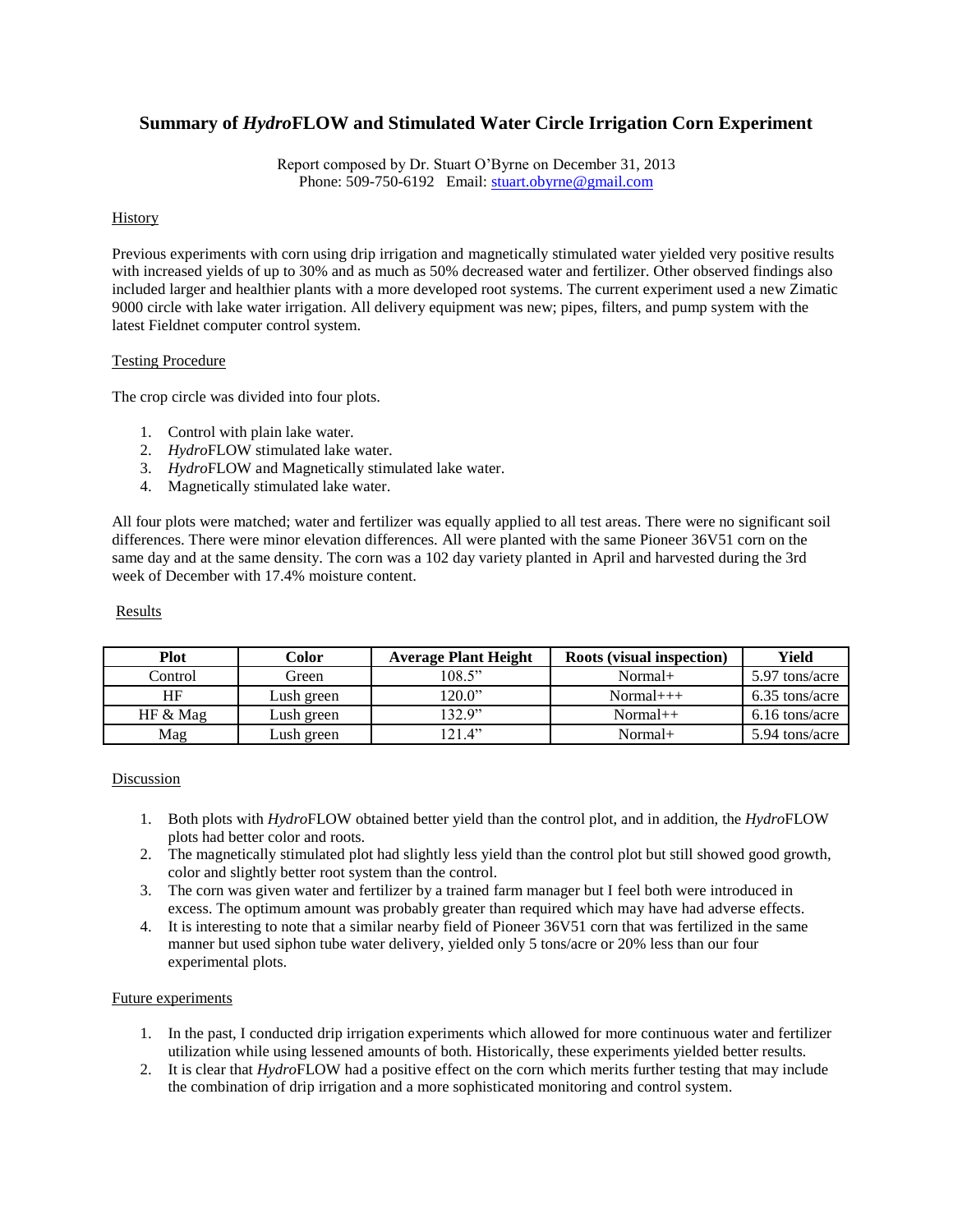# Pictures



Aerial view of crop circle [picture taken several years ago]



Center pivot [one month after corn was planted]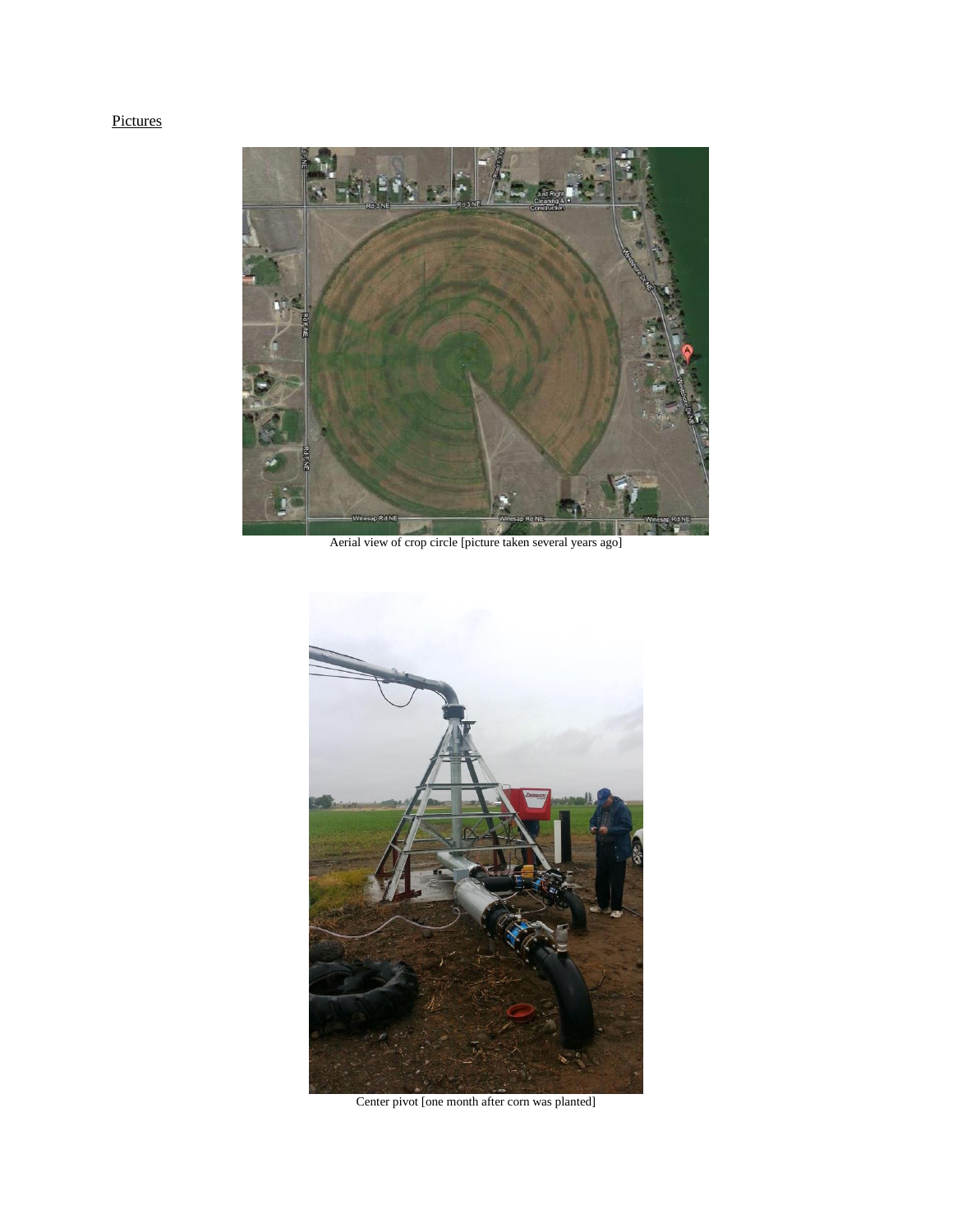

Installed *Hydro*FLOW water conditioner



Oscilloscope reading of Hydropath signal